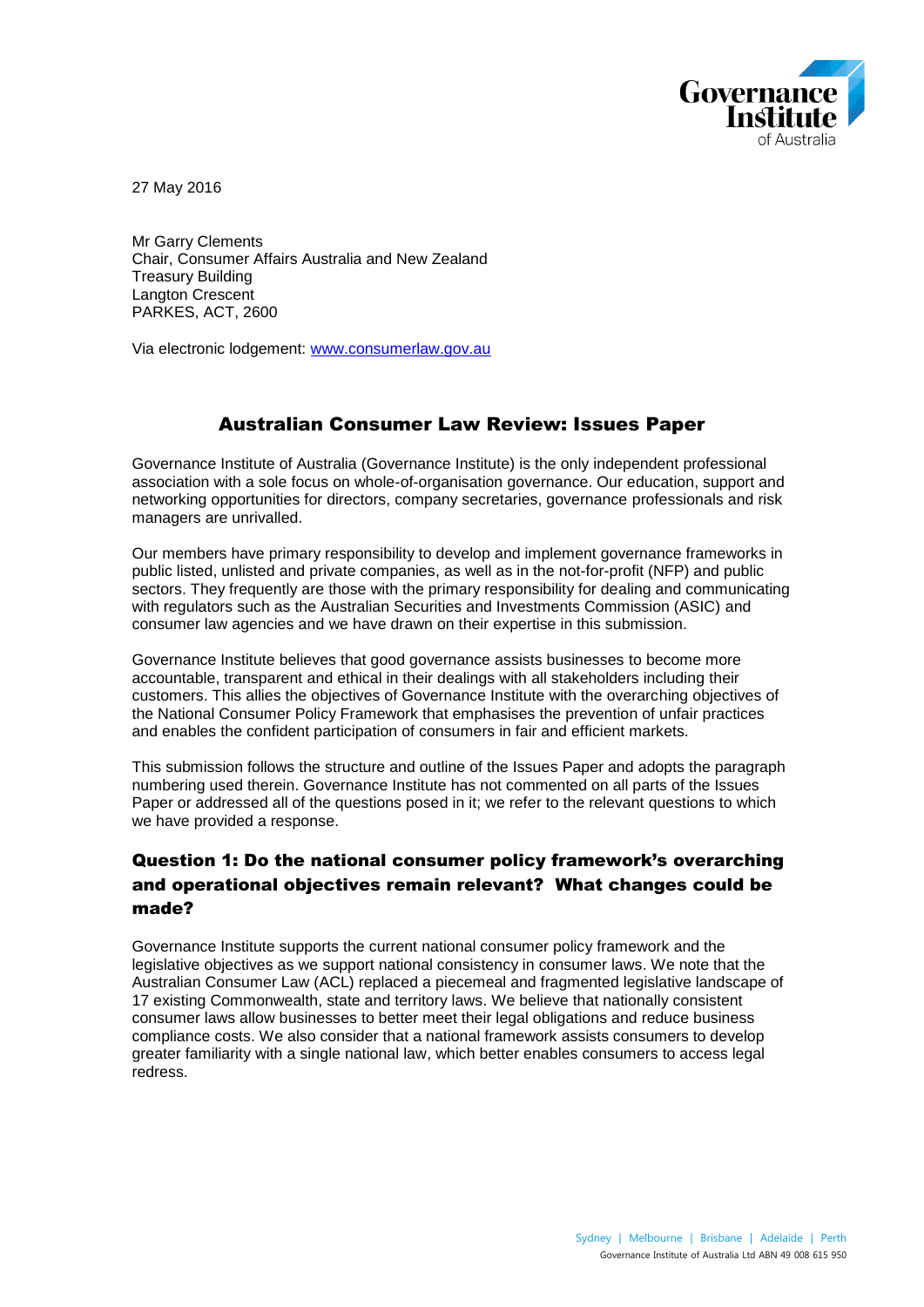## Question 7: Is the ACL's treatment of 'consumer' appropriate? Is \$40,000 still an appropriate threshold for consumer purchases?

Governance Institute supports the current meaning of 'consumer' in the legislation and notes that claimants who may not fall under the \$40,000 threshold are able to satisfy the second limb of the 'consumer' test if they are acquiring goods or services of a kind ordinarily acquired for personal, domestic or household use or consumption.

#### **The critical need for fundraising reform**

Over the last decade, there has been much discussion of the need to abolish or harmonise fundraising laws. The current state and territory-based regulatory framework is fragmented, burdensome, rarely enforced; it is fundamentally failing in its objective to protect donors and provide for transparency, and public trust and confidence in fundraisers. Fundraising regulation is in a similar position to the fragmentation of consumer protection law prior to the creation of the ACL.

Governance Institute considers fundraising regulatory reform should be a critical law reform priority for state, territory and federal governments — it is an essential underpinning for the Australian not-for-profit sector and currently operates as a barrier to 'business'.

#### **The current application of the ACL to fundraising activities is unclear**

There is significant disparity in opinion about if and how the ACL currently applies to fundraisers and, as far as we are aware, the ACL is rarely enforced against fundraisers.

Governance Institute is working with JusticeConnect, the Australian Institute of Company Directors (AICD), Chartered Accountants Australia and New Zealand (CAANZ), CPA Australia and other leading sector bodies on the need for fundraising reform. Justice Connect's Not-forprofit Law service obtained pro bono legal advice from Norman O'Bryan AM SC on the current and potential application of ACL provisions to fundraising activities. With his permission, Justice Connect has shared his advice with us and AICD, CAANZ, CPA Australia and the other leading sector bodies. We share the view that small changes to the ACL accompanied by repeal of state-based fundraising laws can achieve substantive law reform for the benefit of Australians and the NFP sector.

As advised by Norman O'Bryan AM SC, the application of ACL provisions to fundraising activities hinges on whether the fundraising activities can be considered to be 'in trade or commerce' and, for some provisions, whether the fundraising activities also involved a supply of goods or services. Based on his advice, we submit that the ACL does apply to many fundraising activities as currently drafted. However, this application of the ACL to fundraising activities is misunderstood — people often do not understand the extent of its application, or how it can be used to achieve redress for fundraising misbehaviour. If the application of the ACL to the particular type of fundraising activity depends on various technicalities (for example, the degree to which the fundraising is carried out professionally), there will be continued confusion and slow uptake of its protections and remedies.

Governance Institute and the other bodies noted above submit that fundraising reform could be achieved through three simple steps:

- 1. minor amendments to the ACL to ensure application to fundraising activities is clear and broad
- 2. repeal of state-based fundraising laws, and
- 3. work with other regulators (for example, the Australian Charities and Not-for-profits Commission, state-based regulators, self-regulatory bodies) to improve fundraiser conduct (for example, door-knocking, telemarketing, excessive spending of funds on third party services).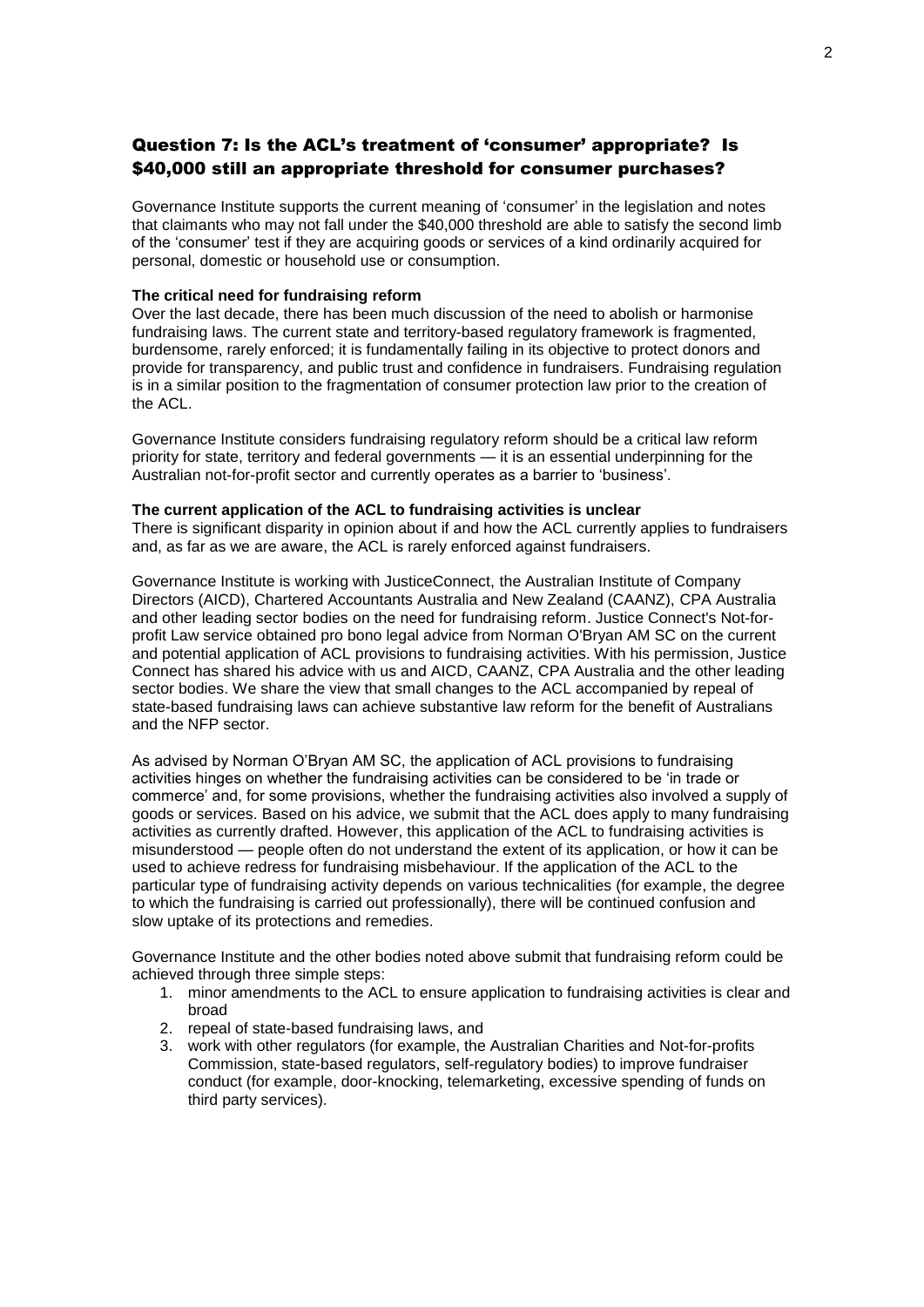We stress that undertaking step 1 without also undertaking step 2 contemporaneously would amount to a failure of reform, and would mean that fundraisers need to continue complying with existing fragmented regulation along with the amended ACL.

#### **Recommended changes**

We recommend that, at minimum, the following sections be extended to include specific application to fundraising activities:

- s 18: Misleading and deceptive conduct [note, limited penalties and remedies apply]
- s 20: Unconscionable conduct [note, broader penalties and remedies apply]
- s 50: Harassment.

By way of example, s 18 could be amended as follows:

18 Misleading or deceptive conduct (1) A person must not, in trade or commerce or in relation to fundraising activities, engage in conduct that is misleading or deceptive or is likely to mislead or deceive. (2) Nothing in Part 3-1 [unfair practices] limits by implication subsection (1).

We also recommend that 'fundraising activities' be defined in the ACL. A definition could be drafted as follows:

> 'Fundraising activity' includes any activity the purpose or effect of which is the donation of money, goods or services by persons, but does not include the receipt of funds as consideration only for goods and services supplied through a business or professional activity (whether or not carried on for profit). An activity can be a fundraising activity even if nothing is received by the fundraiser.

We support further consultation with and engagement of technical experts to refine the best approach for achieving the clear application of the ACL to fundraising activities.

# Question 8: Are the ACL's general protections working effectively? Do they address the risks of consumer and business harm without imposing disproportionate or unnecessary costs on business? and

# Question 9: Are there any changes that could be made to improve their effectiveness, or address any of the issues raised in section 2.2? Are there any gaps to be addressed?

Governance Institute considers that the ACL operates in most instances as an effective deterrent to businesses acting in breach of its provisions and as such has improved the way in which businesses deal with their customers. However, Governance Institute questions how well consumers understand the various legal avenues of redress under the legislation and how this impacts on their ability to utilise the provisions. We note that depending on their grievance, consumers can institute proceedings in the Federal Court of Australia or lodge a claim with various state tribunals or courts. A consumer requires a certain level of sophistication in order to work out whether they have a claim and through what court or tribunal they can pursue it.

We are of the view that consumers should not be required to have nuanced knowledge of the applicable legal and regulatory framework to know how they can seek redress. It is a strong disincentive to seeking redress if consumers feel that they require legal advice before acting on their rights.

Governance Institute recommends that the relevant consumer bodies be charged with providing more guidance and information to consumers to better explain the ACL framework and to better educate consumers on how they can use the system to obtain a solution to their problem.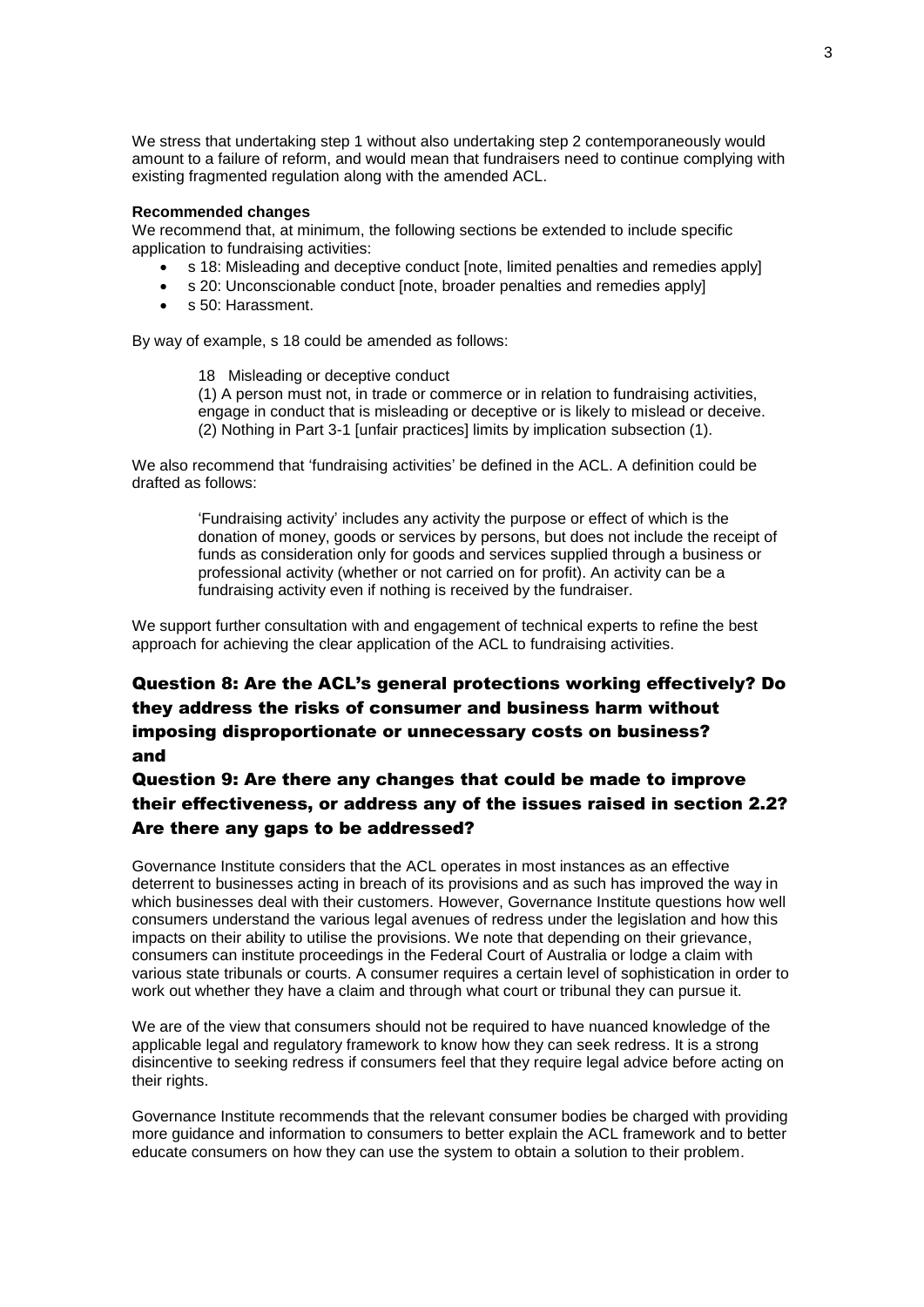Materials such as short guidance notes, educational videos and short, accessible 'How To' guides are useful educational tools and are currently used by government agencies such as the Australian Securities and Investments Commission and the Australian Charities and Not-for-Profits Commission to inform consumers and those engaging with charities of their rights and could be adapted by consumer agencies to fill this knowledge gap. While we recognise that guidance is currently made available on the ACL website, we question whether it is 'consumerfriendly'. For example, we note that at present the fact sheets available on the ACL website can run to 42 pages in length — most consumers would not consider this to be accessible guidance. Any guidance should be tested with consumers to make sure it is enabling understanding.

### Consumer guarantees

Governance Institute agrees that clear guidance is required from regulators on the definitions in the consumer guarantee provisions, particularly as to what constitutes a 'major' failure, in order to give greater certainty to businesses and consumers dealing with defective products and services. Consumers should also have clearer guidance as to their rights in relation to defective goods and how to enforce their rights under the consumer guarantees regime.

### Addressing 'unfair' commercial practices

Governance Institute recommends that further guidance be issued on the meaning of 'norms of society' as it relates to the unconscionable conduct provisions of the law. Currently there are conflicting decisions on the degree of moral obloquy that should apply.

### False and misleading representations

Governance Institute is of the view that further clarity is required as to when individual liability for corporate fault or corporate liability applies. While we have reservations about the concept of derivative liability, especially where people have no power to influence the offence committed by the body corporate, but are held liable by reason of their formal position in the corporation, rather than for any actual acts or omission, we have no problem with accessorial liability, as a form of direct liability for intentional and knowing participation in a corporate breach.

We acknowledge that derivative liability is already recognised in various Commonwealth, state and territory statutes and that the social goal of a responsible corporate compliance culture is desirable. We also recognise that to the extent that derivative liability creates potential liabilities on the part of directors and officers, it provides significant incentives for directors and officers to put in place effective risk-management arrangements to ensure that the corporation complies with its obligations. It has been suggested that 'accessorial liability alone may not create sufficient incentive, given that the general principles of this type of liability require a person to have actual knowledge, or be wilfully blind, about certain corporate conduct'.

An argument is made at times that those making decisions on behalf of the organisation, even at middle management levels, are making representations as individuals and derivative liability should be extended to a wider category of persons. Limiting the scope of derivative liability to directors and executive officers may thwart compliance efforts in corporations, as those responsible for particular aspects of consumer law do not necessarily take 'ownership' of the corporation's obligations.

We are of the view that derivative liability should be limited to directors and officers with the power to influence corporate conduct, that is, the persons attracting personal liability for a corporate breach should be those who have both the authority to make decisions about the organisation as a whole and the power to enforce them. In practice, there are few individuals in a corporation with the power to make these decisions.

For example, compliance managers in financial services corporations are likely to report to more senior managers and, ultimately, to a member of the executive committee, which has the power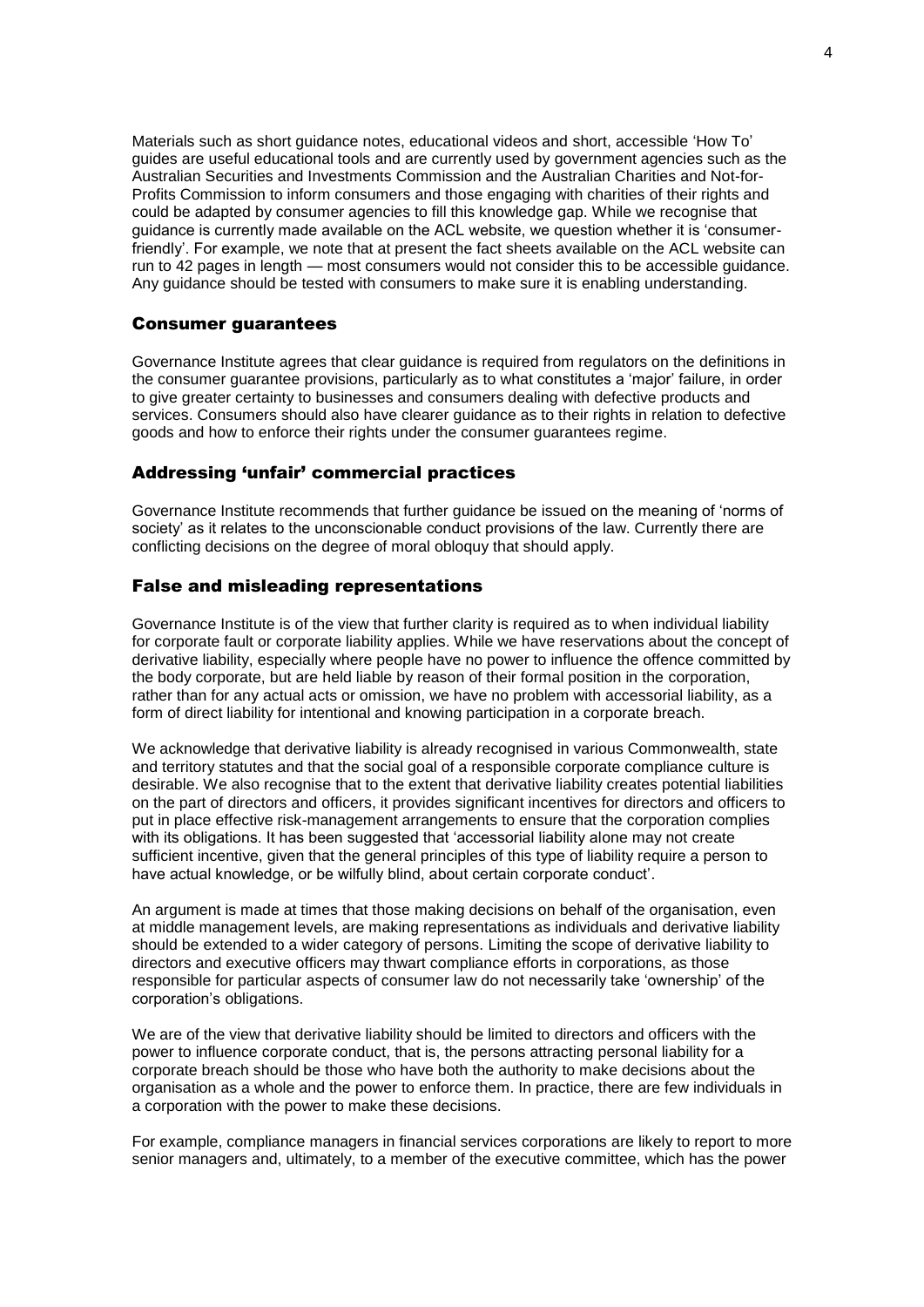to make and enforce decisions concerning these areas of responsibility. The compliance managers should not be held liable for any breach of legislation as a result of actions or inactions by the executive committee, when they have not had the power to make and enforce the relevant decisions.

Furthermore, we note that, if additional liabilities are introduced beyond those which apply to directors and officers, inequity may be introduced. Directors' and officers' liability insurance (D&O) policies provide insurance coverage for directors and officers but, at present, may not provide coverage for other employees. There are many limitations on the extent of coverage that insurance companies will provide beyond directors and officers, with the result that other employees may not have the benefit of insurance coverage. Individuals should be entitled to the benefit of insurance coverage against the risk of personal liabilities, yet imposing derivative liability on individuals other than directors and officers may place some individuals at risk without the benefit of insurance.

The language of misleading conduct provisions in the ACL, referring to a person engaging in conduct, has been interpreted by the courts as meaning that employees can be the primary representors of misleading conduct in addition to their company also being primary representors.<sup>1</sup> There is thus a double liability imposed on the company and on the individuals, even where the individuals were not acting in a separate individual capacity but were acting as the 'directing mind and will' of the company. In light of the fact that the general misleading or deceptive conduct provision in s 18 of the ACL has no defence and requires no specific knowledge or intent, Governance Institute recommends that consideration be given to restricting derivative liability and requiring individuals to be assessed for accessorial liability only. This would leave the company (as employer) as the appropriate focus of liability and would require accessorial liability against individuals. Where an individual had the requisite knowledge to constitute knowing involvement this would be appropriate.

# Question 17: Does the current approach to defining a 'financial service' in the ASIC Act create unnecessary complexity in determining if certain conduct falls within the scope of the ACL or the ASIC Act? How could this be addressed?

Governance Institute considers that the provisions concerning financial services in the ACL, the ASIC Act and the *Corporations Act 2001* (Cth) are broadly synergistic but that slight differences in wording and approach between these provisions give rise to a great deal of uncertainty, in turn resulting in a considerable compliance burden for business. For example, the Corporations Act applies to financial products and services, but has different deeming provisions and defence and liability rules from the ACL, which is also different from the overlapping provisions in the ASIC Act. We note that in the decision *Wingecarribee Shire Council v Lehman Brothers Australia Ltd (in liq)* [2012] FCA 1028 at [948] the judge stated that the courts should not have to wade through such 'legislative porridge'.

Such inconsistency is unhelpful and can have the effect of undermining the intent of the legislation which is to improve the way businesses behave when dealing with their customers. We recommend that the review harmonise the liability rules for misleading or deceptive conduct in the ACL, the ASIC Act and the Corporations Act so that there is greater consistency and application of the standards of liability. We also recommend that any changes to the ACL consumer protection provisions be copied across into Part 2 of the ASIC Act to promote consistency between financial services and non-financial services related conduct.

Furthermore, it can be unclear as to where regulatory responsibility falls. For example, an area of particular confusion for the protection of consumers is the definition of 'financial product' and 'financial services' in the context of real property 'spruikers'. Such 'spruikers' issue alleged

1

<sup>1</sup> See for example, *Houghton V Arms* [2006] HCA 59.